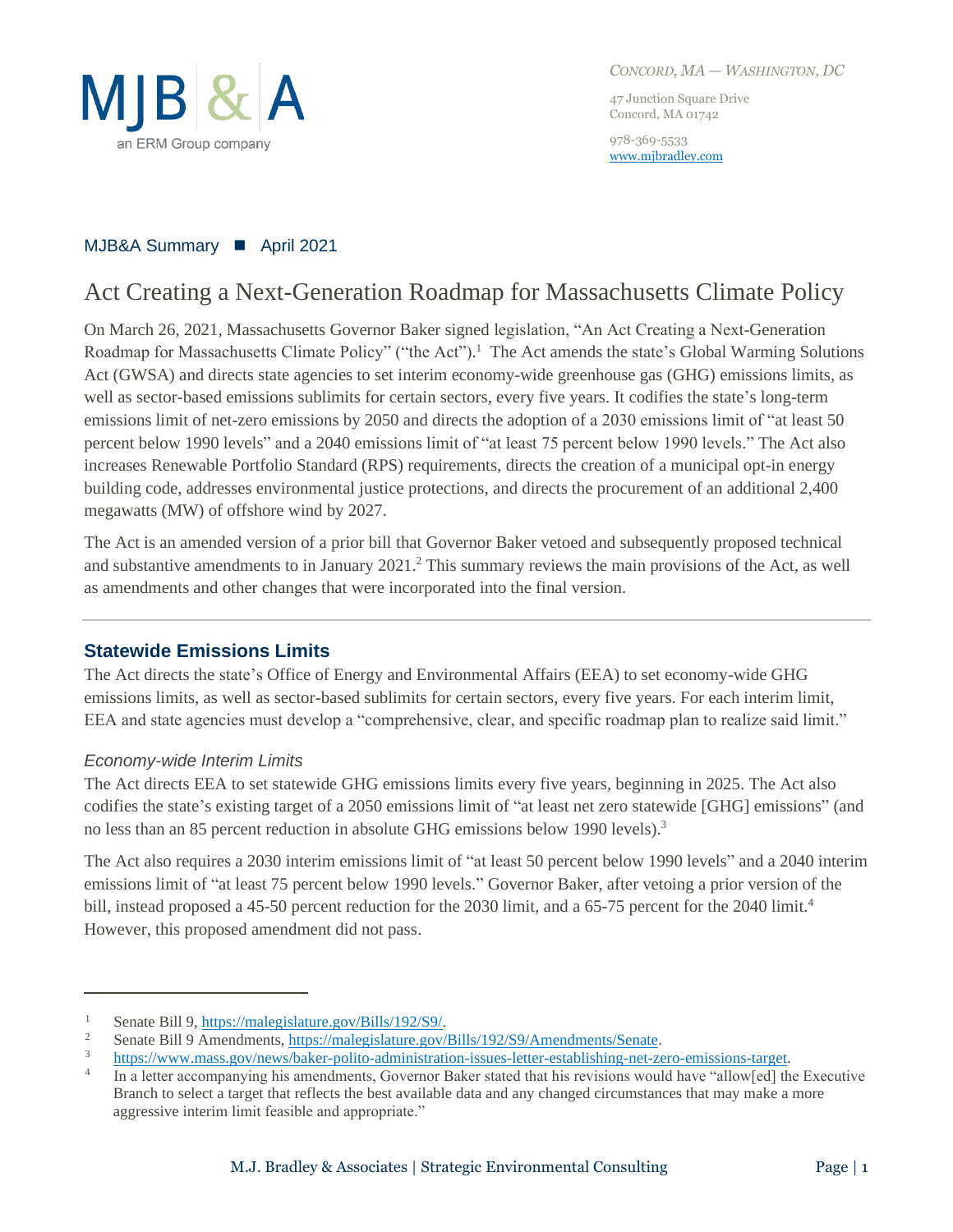

### *Sector-based Sublimits*

Beginning in 2025, EEA must also "adopt sector-based statewide [GHG] emissions sublimits as components of each statewide [GHG] emissions limit" for the following sectors: electric power, transportation, commercial and industrial heating and cooling, residential heating and cooling, industrial processes, and natural gas distribution and service. The Act also provides the authority for EEA to adopt sublimits for additional sectors or sources to achieve the Act's GHG emissions limits.

Under a prior version of the bill that Governor Baker vetoed, sector-based sublimits would have been legally binding under all circumstances. However, the final Act incorporates an amendment proposed by Governor Baker that sublimits "shall not be found to have been binding for a given prior year if the commonwealth is found to have complied with the statewide [GHG] limit.... [of that same year]."

### *Development of Roadmaps and Compliance with Emissions Limits*

Table 1 summarizes the Act's directives regarding interim emissions limits and associated deadlines to publish the required roadmaps.

| Year | <b>Stringency of Emissions Limit</b>                                                                    | <b>Inclusion of</b><br><b>Sublimits</b> | <b>Deadline for Publishing Roadmap</b>                                              |
|------|---------------------------------------------------------------------------------------------------------|-----------------------------------------|-------------------------------------------------------------------------------------|
| 2025 | <b>EEA</b> discretion                                                                                   | $\checkmark$                            | July 1, 2022                                                                        |
| 2030 | At least 50% below 1990 levels                                                                          |                                         | July 1, 2022                                                                        |
| 2035 | <b>EEA</b> discretion                                                                                   | $\checkmark$                            | January 1, 2028                                                                     |
| 2040 | At least 75% below 1990 levels                                                                          |                                         | January 1, 2033                                                                     |
| 2045 | <b>EEA</b> discretion                                                                                   | $\checkmark$                            | January 1, 2038                                                                     |
| 2050 | At least net zero (and no less than an 85%<br>reduction in absolute GHG emissions below<br>1990 levels) |                                         | January 1, 2023, subject to<br>subsequent revision and<br>improvements <sup>5</sup> |

### **Table 1: Interim Economy-wide GHG Emissions Limits as Directed in the Act**

*Source: S.B. 9,* <https://malegislature.gov/Bills/192/S9/>*.*

For both interim emissions limits and sector sublimits, the Act specifies that the roadmap must address each sector subject to an emissions sublimit and indicate for each sector "how, to what extent, and when the commonwealth will act to reduce its emissions in order to realize the 2050 statewide [GHG] emissions limit." Within a year and a half of any deadline for an interim limit, EEA must issue a statement to the state legislature indicating whether the emissions limit was achieved, and if not, describing "remedial steps that might be taken to offset the excess emissions and ensure compliance with the next upcoming limit."

<sup>5</sup> The 2050 sublimits and emissions reduction plan must be published by January 1, 2023 "provided, however, that the sublimits and plan shall be subject to revision and improvement by emissions reduction sublimits and plans adopted and published for 2030, 2035, 2040, and 2045."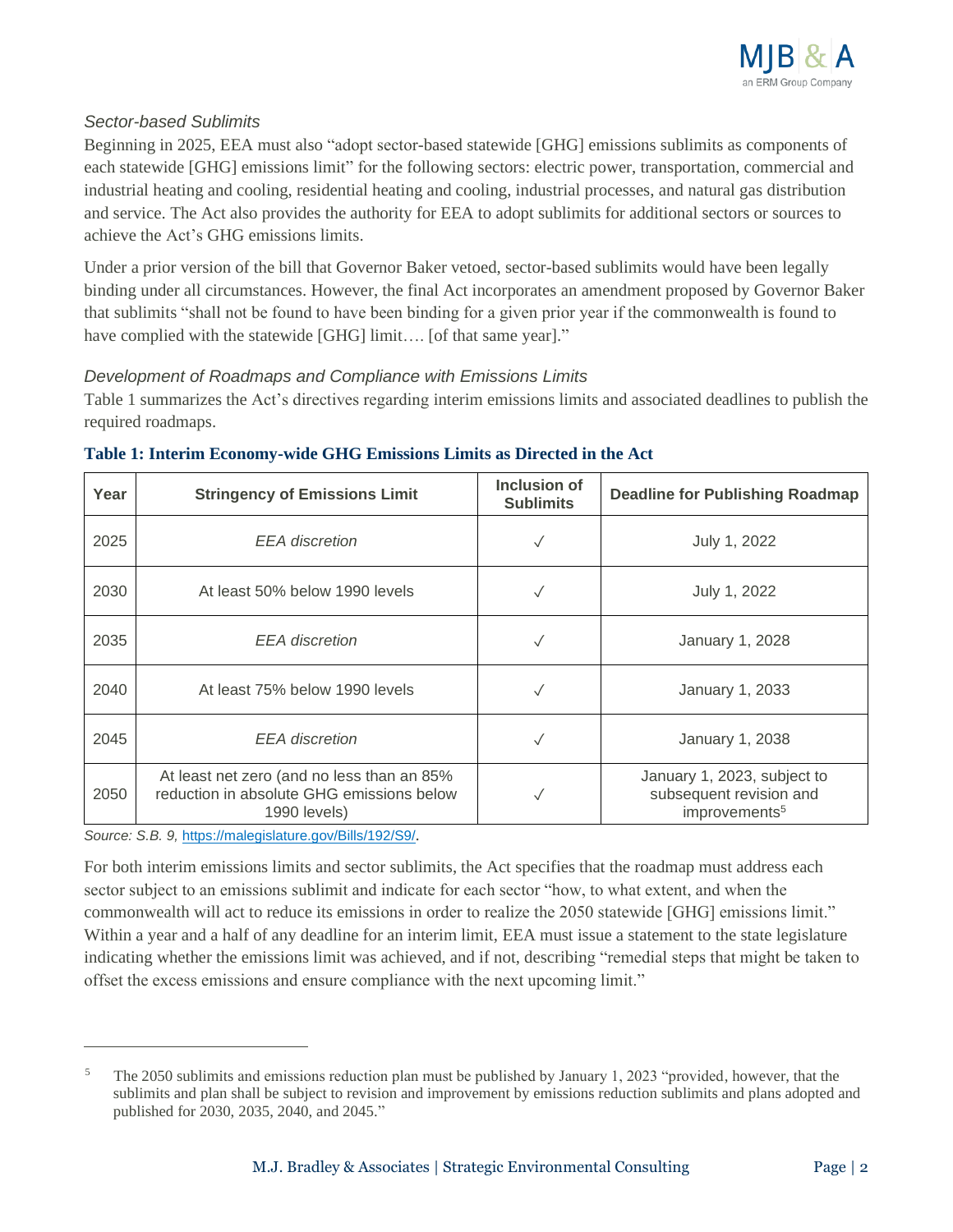

The Act directs EEA and the Massachusetts Department of Environmental Protection (MassDEP) to promulgate regulations to require sources or categories of sources to reduce GHG emissions consistent with the roadmaps. The Act makes clear that such regulations can include "market-based compliance mechanisms" and must be designed to achieve necessary emissions reductions "equitably and in a manner that protects low- and moderateincome persons and environmental justice populations."

# **Electric Sector**

#### *Renewable Portfolio Standard*

The Act directs MassDEP to revise the state's RPS requirements for Class I renewable resources. Specifically, MassDEP must increase the Class I requirement by three percent annually from years 2025 to 2029 (in comparison to the current two percent increase for that timeframe). This change will increase the state's RPS Class I requirement to 39 percent by 2029, after which, the RPS will resume the current trajectory of a one percent annual increase.

#### *Department of Public Utilities Regulation*

The Act includes provisions regarding use of the social cost of carbon in energy efficiency proceedings and tasks the Department of Public Utilities (DPU) with helping the entities it regulates to achieve the state's emissions limits and sublimits. Specifically, the Act directs DPU and utilities to, when calculating and evaluating the costeffectiveness of utility energy efficiency programs and investment plans, "include calculations of the social value of [GHG] emissions reductions," except in some cases. The Act also modifies DPU's enabling statute to add the following: "In discharging its responsibilities…, the department shall, with respect to itself and the entities it regulates, prioritize safety, security, reliability of service, affordability, equity and reductions in [GHG] emissions to meet statewide [GHG] emission limits and sublimits established pursuant to [this Act]."

#### *Offshore Wind Procurement Target*

The Act increases the state's offshore wind procurement target from 1,600 MW to 4,000 MW by June 30, 2027. To meet that target, the Act also authorizes the state's Department of Energy Resources (DOER) to require distribution companies to jointly and competitively solicit and procure proposals for offshore wind energy transmission.

### *Emissions Standards for Municipal Lighting Plants*

The Act requires each municipal lighting plant (MLP) to create a GHG emissions standard to achieve specified targets for electricity sold to all retail enduser customers (see Table 2).

#### **Table 2: GHG Emissions Standards for MLPs**

| Year | <b>Emissions Standard (Retail Electricity)</b>     |  |
|------|----------------------------------------------------|--|
| 2030 | 50% "non-carbon emitting" energy                   |  |
| 2040 | 75% "non-carbon emitting" energy                   |  |
| 2050 | "Energy sales achieving net-zero GHG<br>emissions" |  |

*Source: S.B. 9,* <https://malegislature.gov/Bills/192/S9/>*.*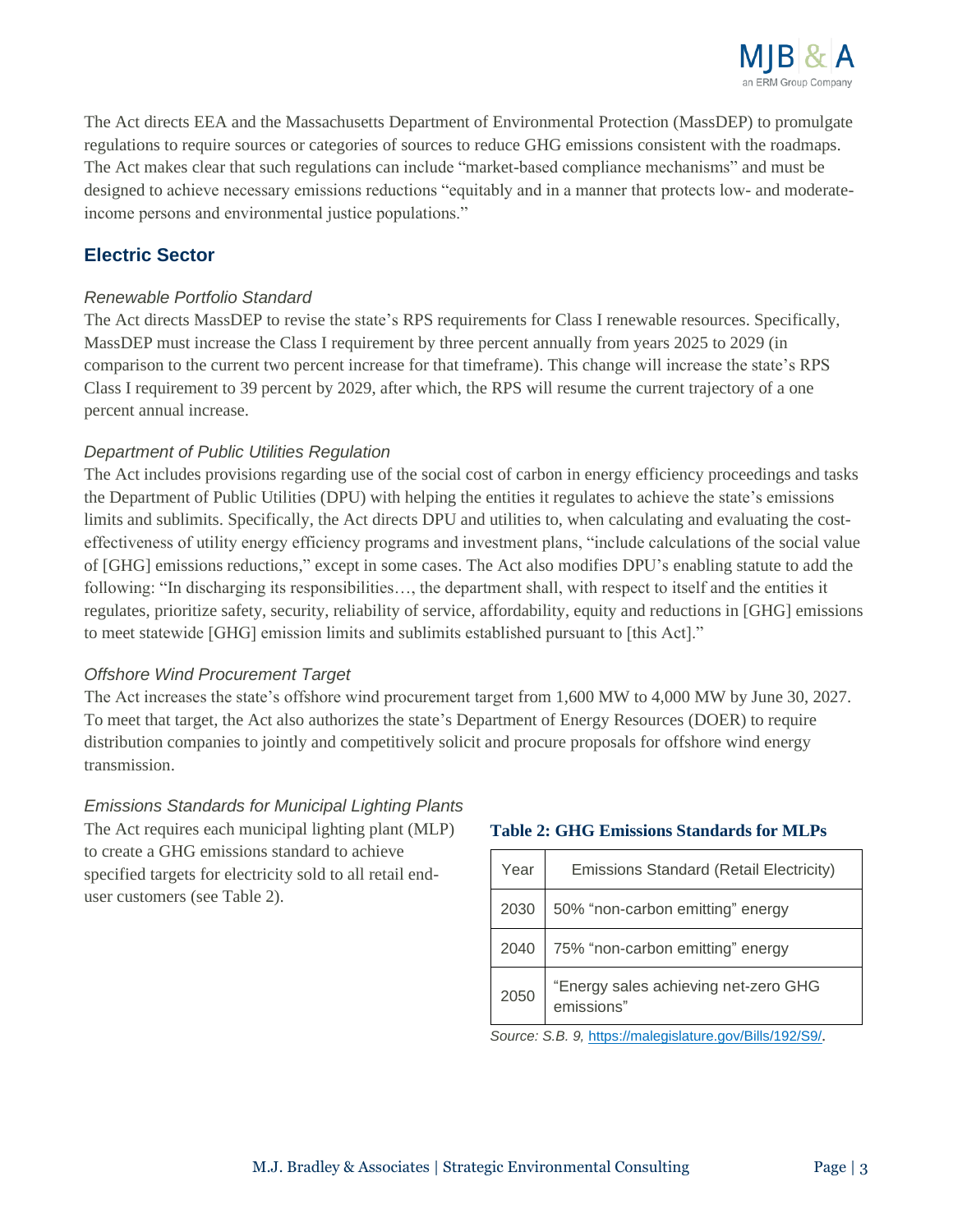

To satisfy these standards, MLPs must either purchase or generate "non-carbon emitting" energy, as defined in the Act. <sup>6</sup> MLPs that fail to comply must make an alternative compliance payment (ACP).

#### *Net Metering for Customer-Owned Solar*

The Act directs state agencies to allow net metering for owners of new solar facilities (defined as achieving commercial operation on or after January 1, 2021). Specifically, the Act directs DOER and DPU to authorize the owner of any new solar facility to receive credits for any solar-generated electricity that exceeds the owner's usage during a billing period. Agencies must require the customer's electric distribution company to purchase "all or a portion of any credits produced by a solar facility at the rates provided for in the applicable statute, regulation, or tariff without discount, fee, or penalty."

### **Building Sector**

The Act directs DOER to, within 18 months of the Act's effective date, develop and adopt "a municipal opt-in specialized stretch energy code that includes, but is not limited to, net-zero building performance standards and a definition of net-zero building, designed to achieve compliance with the commonwealth's statewide [GHG] emission limits and sublimits."

Governor Baker proposed several amendments to the prior bill intended to "provide clarity to municipalities as to how this code will be developed and adopted, and limit cost pressures to new affordable housing." Several of these amendments were incorporated into the final Act. For example, Governor Baker's proposed amendments included in the final Act clarify that DOER may elect to "phase in requirements based on building types, uses, or load profiles" in developing the stretch energy code. The amendments also extend the timeline to develop and adopt the stretch energy code from one year to 18 months after the Act's enactment and clarify that a municipality will not lose its "green community" designation if it does not opt into the energy code.

The Act also sets energy efficiency standards for 15 new appliances.<sup>7</sup>

### **Environmental Justice**

The Act defines "environmental justice populations" and other key terms and includes several provisions intended to increase environmental justice protections. When evaluating proposed projects that are in proximity to, or are anticipated to affect, such populations, the Act requires state agencies to prepare environmental impact assessments and take additional public participation measures.

<sup>6</sup> The Act defines "non-carbon emitting" to include: "(1) solar photovoltaic; (2) solar thermal electric; (3) hydroelectric, including imports into the New England wholesale electric market as administered by ISO New England Inc.; (4) nuclear; (5) marine or hydrokinetic energy; (6) geothermal energy; (7) landfill methane; (8) anaerobic digester gas; (9) wind energy; and (10) any other generation qualifying for renewable portfolio standards pursuant to section 11F or the department of environmental protection's clean energy standard regulation pursuant to 310 C.M.R. 7.75." Also included is "generation that has net lifecycle [GHG] emissions, over a 20-year life cycle, that yield at least a 50 percent reduction of [GHG] emissions per unit of useful energy relative to the lifecycle [GHG] emissions from the aggregate use of the operation of a new combined cycle natural gas electric generating facility using the most efficient commerciallyavailable technology as of the date of the statement of qualification application to [MassDEP] for the portion of electricity delivered by the generation unit." Clean energy credits registered in NEPOOL GIS are also eligible.

<sup>7</sup> Appliances included under the energy efficiency standards include: commercial hot-food holding cabinets, computers and computer monitors, state-regulated general service lamps, high CRI fluorescent lamps, plumbing fittings, plumbing fixtures, portable electric spas, water coolers, residential ventilating fans, commercial ovens, commercial dishwashers, commercial fryers, commercial steam cookers, spray sprinkler bodies, and electric vehicle supply equipment.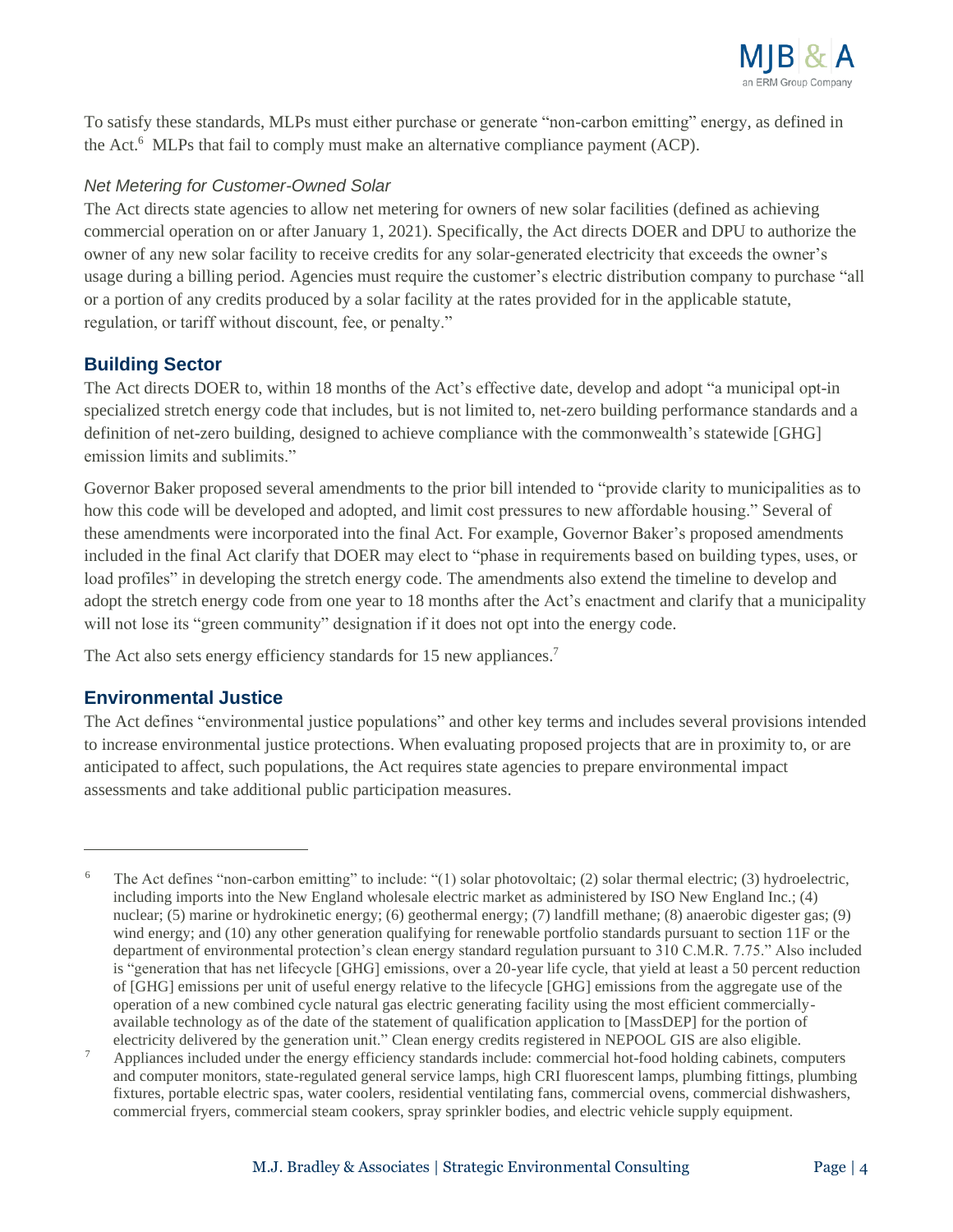

The Act defines an "environmental justice population" as "a neighborhood that meets at least one or more of the following criteria:

- the annual median household income is not more than 65 percent of the statewide annual median household income;
- minorities comprise 40 percent or more of the population;
- 25 percent or more of households lack English language proficiency; or
- minorities comprise 25 percent or more of the population and the annual median household income of the municipality in which the neighborhood is located does not exceed 150 percent of the statewide annual median household income."

The Act provides that EEA may, under certain circumstances defined in the Act, choose to designate geographic portions of certain neighborhoods as "environmental justice populations" even if they do not meet the above criteria. <sup>8</sup> However, the Act also authorizes EEA to *not* designate a neighborhood as an "environmental justice population" upon finding that a neighborhood meets specific criteria defined in the Act.<sup>9</sup>

### *Environmental Justice Considerations for Environmental Impact Reports*

The Act expands the Massachusetts Environmental Policy Act (MEPA) review process to require EEA to prepare a state environmental impact report for any project that is "likely to cause damage to the environment and is located within a distance of one mile of an environmental justice population." For projects that impact air quality, environmental impact reports are required "if the project is likely to cause damage to the environment and is located within a distance of five miles of an environmental justice population."

If EEA's environmental impact report determines that an environmental justice population is subject to "an existing unfair or inequitable environmental burden or related health consequence," the report must identify "any: (i) environmental and public health impact from the proposed project that would likely result in a disproportionate adverse effect on such population; and (ii) potential impact or consequence from the proposed project that would increase or reduce the effects of climate change on the environmental justice population."

If EEA determines that a proposed project is significant and will impact an environmental justice population, EEA must take additional public participation measures specified in the Act.<sup>10</sup> The Act also directs EEA to consider

<sup>8</sup> If a neighborhood does not meet the criteria of an "environmental justice population" but a geographic portion of that neighborhood meets at least one criterion, the EEA "may designate that geographic portion as an environmental justice population upon the petition of at least 10 residents of the geographic portion of that neighborhood meeting any such criteria."

<sup>9</sup> "…the secretary may determine that a neighborhood, including any geographic portion thereof, shall not be designated an environmental justice population upon finding that: (A) the annual median household income of that neighborhood is greater than 125 per cent of the statewide median household income; (B) a majority of persons age 25 and older in that neighborhood have a college education; (C) the neighborhood does not bear an unfair burden of environmental pollution; and (D) the neighborhood has more than limited access to natural resources, including open spaces and water resources, playgrounds and other constructed outdoor recreational facilities and venues."

<sup>10</sup> Additional public participation measures include: making key documents available in English and any other language spoken by a significant number of the impacted environmental justice population; providing translation services at public meetings for environmental justice populations that lacks English proficiency in the project's designated geographic area; requiring public meetings be held in locations near access to public transportation; providing appropriate information on the project review procedure for the proposed project; and where feasible, establishing a local repository for project review documents, notices and decisions.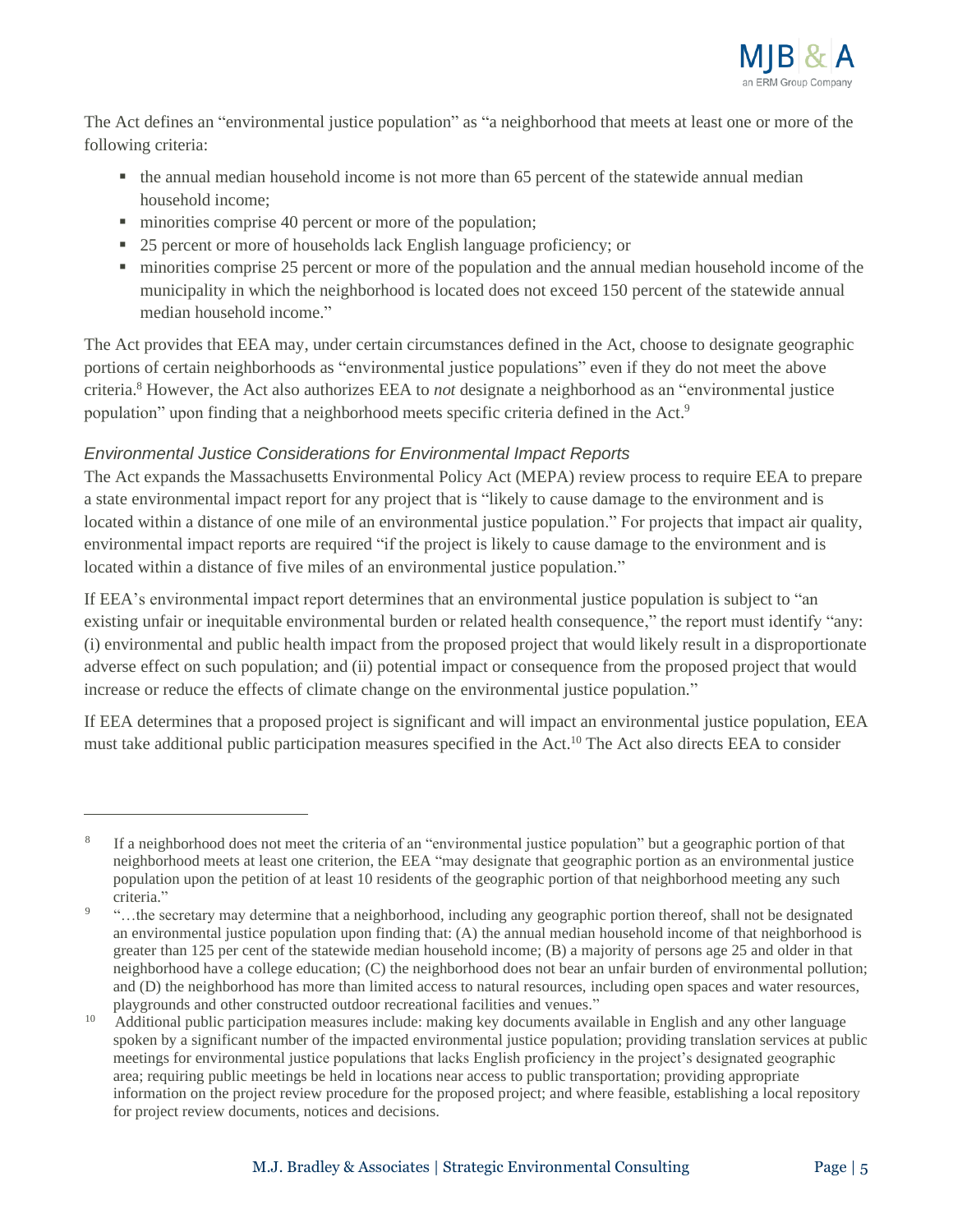

"environmental justice principles," as defined in the Act, $<sup>11</sup>$  in making any policy or decisions on projects under</sup> review, in order to reduce unfair or inequitable impacts to environmental justice populations. Additionally, EEA must "establish standards and guidelines for the implementation, administration and periodic review of environmental justice principles" used by state agencies.

The Act also incorporates a proposed amendment from Governor Baker that requires MassDEP to develop regulations to require the preparation of cumulative impact analyses as a condition of issuing certain categories of air permits and approvals.

#### *Environmental Justice Council*

The Act also establishes an environmental justice council. The Governor will appoint nine to 15 members to the council to provide recommendations on policies and standards to meet environmental justice principles. By July 31, 2022, and every five years thereafter, the council must evaluate and analyze the definition of an "environmental justice population" and provide advice and policy recommendations to EEA when needed, to ensure the objectives of the state's environmental justice principles, as defined in the Act, are being met.

# **Additional Provisions**

### *Clean Energy Equity Workforce and Market Development Program*

The Act directs the creation of a "clean energy equity workforce and market development program" within the Massachusetts Clean Energy Technology Center to "provide workforce training, educational and professional development, job placement, startup opportunities and grants promoting participation in the commonwealth's energy efficiency, clean energy, and clean heating and cooling industries to: (i) certified minority-owned and women-owned small business enterprises; (ii) individuals residing within an environmental justice community; and (iii) current and former workers from the fossil fuel industry." The Act authorizes at least \$12 million per year in program funding, which will be funded by customer charges to implement electric and gas energy efficiency programs.

### *Clean Energy Property Tax Exemptions*

The Act amends the eligibility criteria for property tax exemptions for eligible wind and solar systems. Under the Act, property tax exemptions are available for eligible solar systems, wind systems, and solar or wind systems colocated with an energy storage system that are owned by entities other than distribution or electric companies. Facilities must either (i) produce not more than 125 percent of the yearly electricity needs of the property where it is located; (ii) be equal to or less than 25 kilowatts of capacity; or (iii) have entered a payment agreement in lieu of taxes with the municipality where the system is located. This exemption will be for 20 years, subject to certain exceptions. The Act also provides property tax exemptions for qualified fuel cell systems that commenced construction after January 1, 2020 and produce no more than 125 percent of yearly energy for the property upon which the system is located.

<sup>&</sup>lt;sup>11</sup> The Act defines "environmental justice principles" as "principles that support protection from environmental pollution and the ability to live in and enjoy a clean and healthy environment, regardless of race, color, income, class, handicap, gender identity, sexual orientation, national origin, ethnicity or ancestry, religious belief or English language proficiency."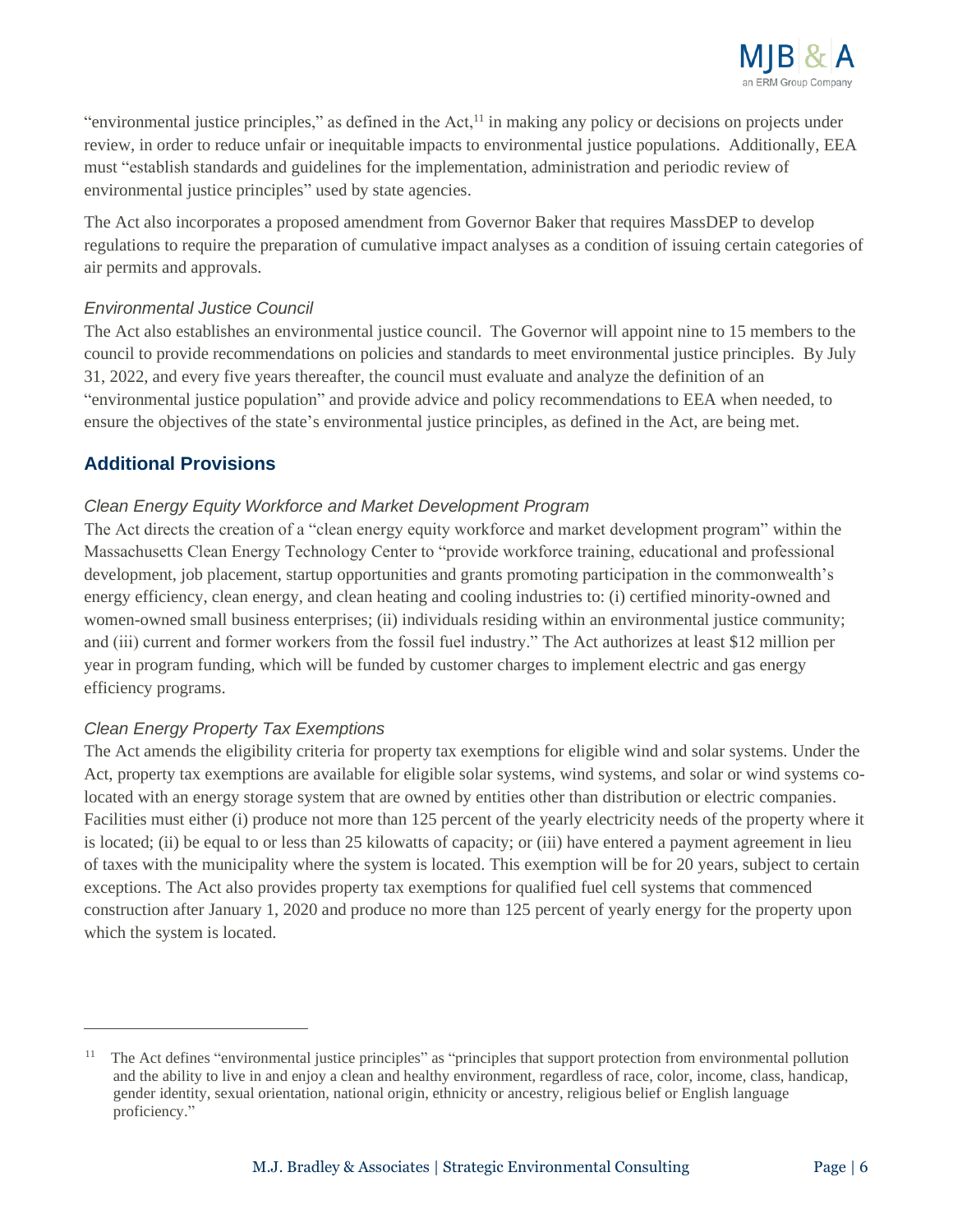

#### *Natural Gas Distribution*

The Act directs gas distribution utilities to file plans with MassDEP to address leaking and/or aging natural gas infrastructure. Such plans are to include a timeline and interim targets to remove all leak-prone infrastructure either: 1) within 20 years of the gas company's initial filing, or 2) by a reasonable target end date considering allowable cost recovery caps. If interim goals are not met, MassDEP may issue a penalty of up to 2.5 percent of the gas company's transmission and distribution service revenues.

The Act authorizes DPU to approve a gas utility's application for a pilot project(s) to develop "utility-scale renewable thermal energy." Applications for such projects must be filed on or before January 1, 2023. Pilot projects are eligible for cost recovery if they "have a reasonable likelihood of facilitating substantial reductions in GHG emissions."

#### *Municipal Solar Projects*

The Act authorizes municipalities, including those with environmental justice populations at high risk from the effects of climate change, to approve one or more solar energy projects (paired with energy storage, where feasible) that are owned and operated by an electric or gas distribution company. The intent of such projects is to "improve community climate adaption and resiliency or contribute to the commonwealth meeting its carbon emissions limits." Municipalities with environmental justice populations are to receive a preference for participation in such projects. Projects undertaken by an electric or gas distribution company on behalf of a municipality are eligible for cost recovery, subject to criteria defined in the Act.

#### *Heat Pump Market Development Program*

The Act directs the Massachusetts Clean Energy Technology Center to administer, until 2026, a heat pump market development program to expand the markets for space and water heating using efficient heat pump technology.

### *Low-Income Services Solar Grant Program*

The Act directs EEA to create a grant program to provide solar energy technology to eligible non-profit organizations offering services such as food security, homelessness, and emergency shelter. The program's budget is not to exceed \$500,000 per fiscal year, subject to appropriation, and no grant amount can exceed \$50,000.